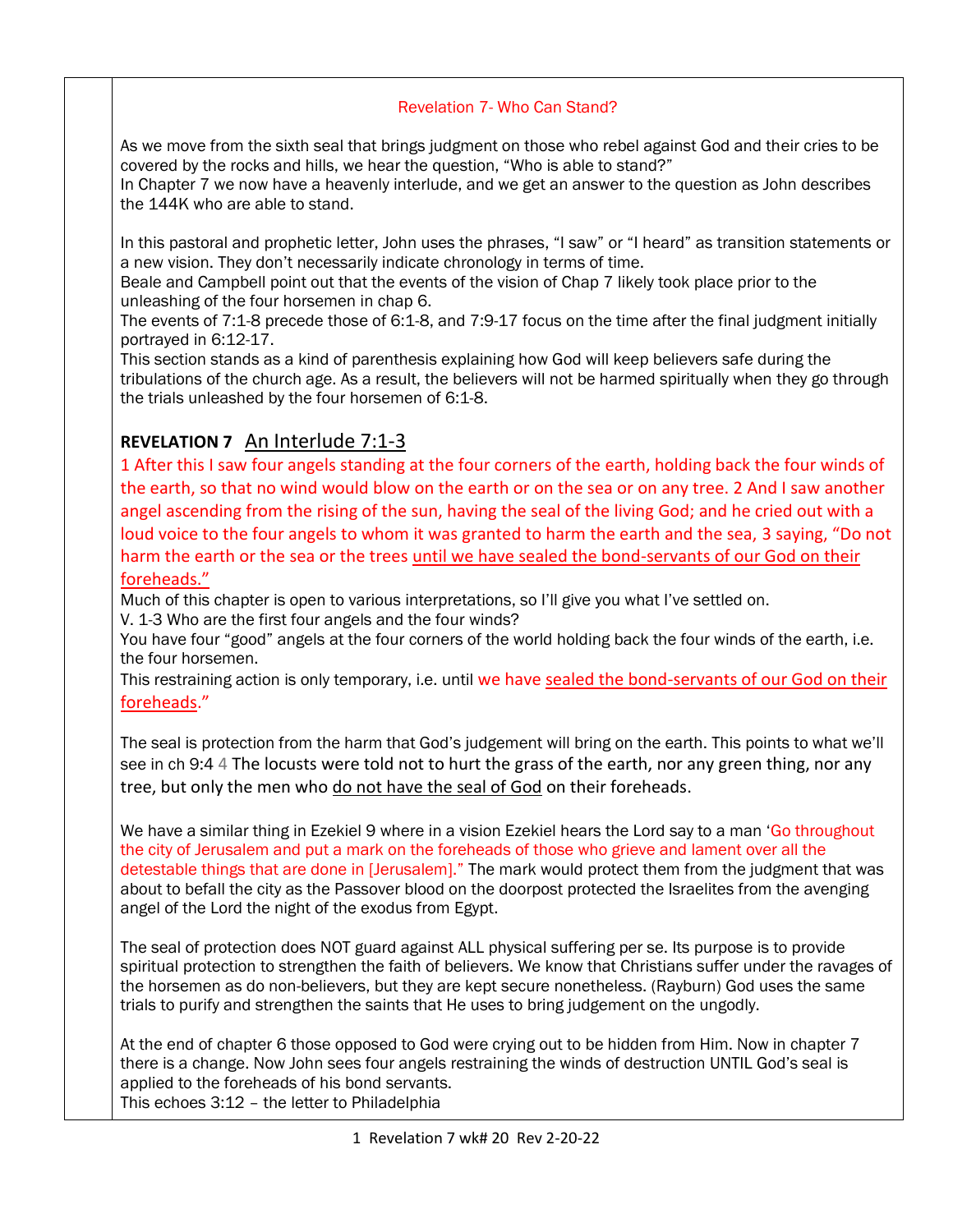12 He who overcomes, I will make him a pillar in the temple of My God, and he will not go out from it anymore; and I will write on him the name of My God, and the name of the city of My God, the new Jerusalem, which comes down out of heaven from My God, and My new name

The next time John sees the 144K is in chapter 14...

1 Then I looked, and behold, the Lamb *was* standing on Mount Zion, and with Him one hundred and forty-four thousand, having His name and the name of His Father written on their foreheads.

This seal is like a brand that marks them out for divine ownership and authentication. Those who are sealed are described as "bond-slaves" of our God. As such they also receive divine care and spiritual protection. There is no indication in the text or in church history that this is a physical seal or marking. It does echo the language of Paul in 2 Cor 1 and Eph 1 and 4 where he speaks of the Holy Spirit as the seal of God's ownership of believers and is the guarantee of our eternal safety until the day of redemption. Eph 1:13-14

having also believed, you were sealed in Him with the Holy Spirit of promise, 14 who is given as a pledge of our inheritance, with a view to the redemption of *God's own* possession, to the praise of His glory.

The divine seal and name represent the spiritual power that God gives believers to stand firm in their faith in the midst of trials and not succumb to the idolatrous temptations of the present age. While the saints may lose their physical lives (6:9), the seal protects them from losing their spiritual lives. (Beale)

v. 4-8 Census of the 144,000 SPOILER ALERT V. 9 tells us that there is a multitude standing that no one could count. So, the 144k is representative of ALL THE SAINTS.

4 And I heard the number of those who were sealed, one hundred and forty-four thousand sealed from every tribe of the sons of Israel: 5 from the tribe of Judah, twelve thousand *were* sealed, from the tribe of Reuben twelve thousand, from the tribe of Gad twelve thousand,

6 from the tribe of Asher twelve thousand, from the tribe of Naphtali twelve thousand, from the tribe of Manasseh twelve thousand, 7 from the tribe of Simeon twelve thousand, from the tribe of Levi twelve thousand, from the tribe of Issachar twelve thousand, 8 from the tribe of Zebulun twelve thousand, from the tribe of Joseph twelve thousand, from the tribe of Benjamin, twelve thousand *were* sealed.

This list does not match any OT record of the 12 tribes or Jacob's 12 sons. The names in this list are not in birth order. Judah is listed first but was not the oldest son of Jacob. That is likely to show that the focus is on Christ, the Lion of the tribe of Judah. The covenant people are symbolically numbered in the 12 thousand from each tribe.  $12 \times 12,000 = 144K$ 

The descendants of concubines and formerly excluded strangers are included because the plan of God WAS always to bring in gentiles as "fellow citizens and saints." (Eph 2:19 Acts 10-)

v. 9-12 A multitude IS ABLE TO STAND and give PRAISE

9 After these things I looked, and behold, a great multitude which no one could count, from every nation and *all* tribes and peoples and tongues, standing before the throne and before the Lamb, clothed in white robes, and palm branches *were* in their hands; 10 and they cry out with a loud voice, saying,

"Salvation *belongs* to our God who sits on the throne, and to the Lamb." 11 And all the angels were standing around the throne and *around* the elders and the four living creatures; and they fell on their faces before the throne and worshiped God,

12 saying, "Amen, blessing and glory and wisdom and thanksgiving and honor and power and might, *be* to our God forever and ever. Amen."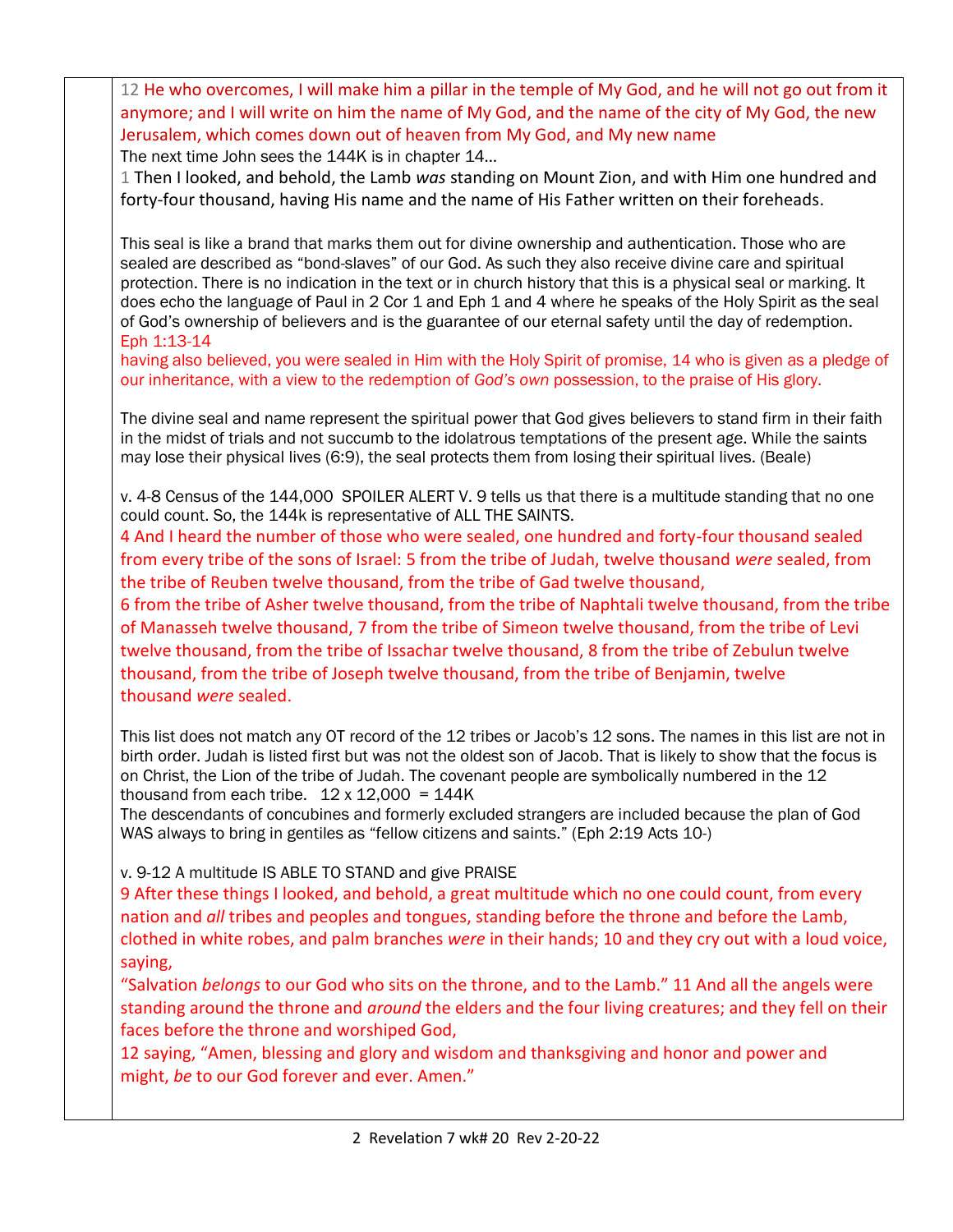"more than can be counted", i.e. more than 144K WHO ARE STANDING in white robes because they have been called, sealed, and qualified to stand before the throne. HOW?

Col 1:11 strengthened with all power, according to His glorious might, for the attaining of all steadfastness and patience; joyously 12 giving thanks to the Father, who has qualified us to share in the inheritance of the saints in Light.

NOTE the first word of this global multitude is "Salvation". That is what the Bible is all about – the SALVATION that God designs, accomplishes, and applies.

The angels were not the objects of salvation, but they are there to celebrate it. The amazing grace of God is one of the things into which the angels longed to look (1 Pet1:12). It had to be a source of much heavenly speculation among the angels – "How is God going to pull this off? How will he do justice and display mercy?"

I doubt they would have come up with the actual plan devised by the Triune God.

v. 13-17 Display the Blessed state of those serving before the throne.

What has been a comfort to Christians for 2000 years? What has given hope to weary souls, some of whom are HERE TODAY? Where have believers found the motivation to "be steadfast immovable, always abounding in the work of the Lord, knowing that your toil in the Lord is NOT in vain." (1 Cor 15:58)

The motivation has been found in passages such as Revelation 7:13-17

13 Then one of the elders answered, saying to me, "These who are clothed in the white robes, who are they, and where have they come from?" 14 I said to him, "My lord, you know." And he said to me, "These are the ones who come out of the great tribulation, and they have washed their robes and made them white in the blood of the Lamb. 15 For this reason, they are before the throne of God; and they serve Him day and night in His temple; and He who sits on the throne will spread His tabernacle over them. 16 They will hunger no longer, nor thirst anymore; nor will the sun beat down on them, nor any heat; 17 for the Lamb in the center of the throne will be their shepherd and will guide them to springs of the water of life; and God will wipe every tear from their eyes."

"From the great tribulation"… this phrase is the subject of various interpretations.

Is it the time right before the return of Christ or is it the broader period from the time of his suffering to His return? YES AND YES.

The phrase "the great tribulation" occurs in Matt 24:21 and here in Rev 7. They both refer to Daniel 12:1 "There will be a time of tribulation, such tribulation as has not come about from when a nation was upon the earth until that time." Beale, G. K.; Campbell, David. Revelation: A Shorter Commentary (p. 157).

The entire period is described as the tribulation and the earth experiences wars and rumors of wars, etc. in Matt 24 Jesus describes these as the beginnings of birth pains.

WHAT HAPPENS WITH BIRTH PAINS as the time of delivery approaches? The pains get more intense and closer together.

So, while the saints of God will long endure tribulations, there will be an intensification of the pains as the time of Christ's return approaches.

All Christians experience some degree of tribulation, and all Christians should have their hope fixed on the grace to be revealed at the return of Christ (1 Pet 1:13). The greatest motivation for living a faithful life in the face of opposition of the world, our own flesh, and the Devil is so that we may at last be found serving around the throne were God is dwelling with His people 7:15; .

"Does God intend to dwell again with us?" "HE DOES." John 1:14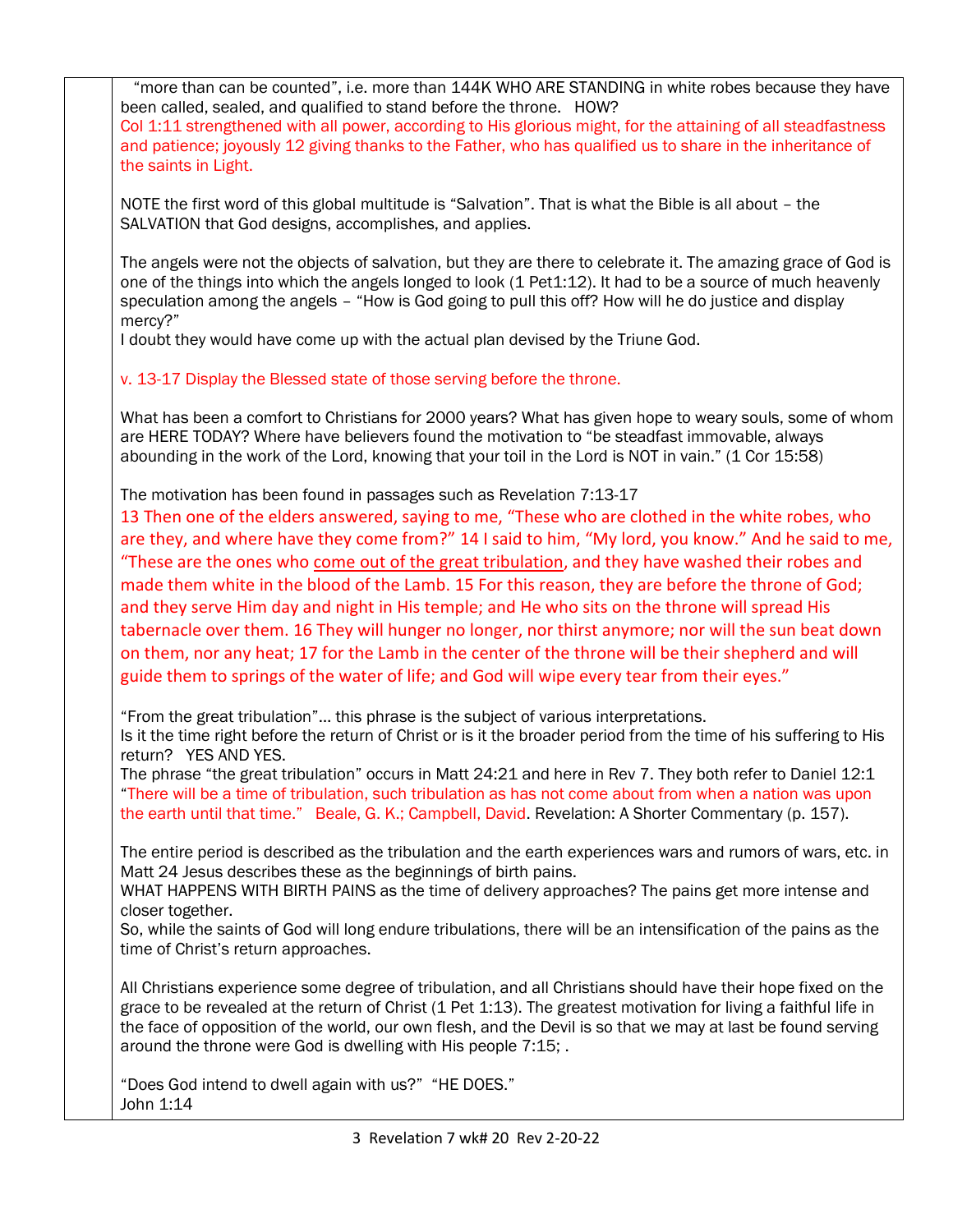14 And the Word became flesh, and dwelt among us, and we saw His glory, glory as of the only begotten from the Father, full of grace and truth.

Dwell = tabernacle = 'pup tent'

This scene is repeated again in Revelation 21…

Rev 21:3 And I heard a loud voice from the throne, saying, "Behold, the tabernacle of God is among men, and He will dwell among them, and they shall be His people, and God Himself will be among them.

The call to endure and persevere is given because by God's grace those who endure will also be able to join the multitude, the great cloud of witness who wave the palm branches and sing praises around the throne.

The expression "No pain, no gain" finds its ultimate manifestation in the lives of the saints who keep their eyes on eternity. Paul describes it this way …

Rom 8:18 For I consider that the sufferings of this present time are not worthy to be compared with the glory that is to be revealed to us.

Sadly, for too many Christians, especially in the prosperous parts of the world, heaven doesn't seem that enticing. We strive to have a comfortable life and in so many ways we have exercised dominion in many positive ways. We can live in cold climates because of indoor heating and we can live in tropical forests like Florida because of AC and bug spray. Just about anything we want can be delivered in 2 days and many of our basic problems can be in the process of resolution within hours. WE EXPECT THAT in this life, here in the States.

Because we don't give eternity much thought, nor do we really grasp the reality of our own brokenness, we seek to make life here the end all be all. The mindset of this world is that we try to create a life where we can say, "It just doesn't get any better than this."

With that mindset, we may agree with Somerset Maugham that heaven "is apt to be dull."

But the scene described in Revelation 7 goes far beyond external personal comforts. and He who sits on the throne will dwell with them.

16 They will hunger no longer, nor thirst anymore; nor will the sun beat down on them, nor any heat; 17 for the Lamb in the center of the throne will be their shepherd and will guide them to springs of the water of life; and God will wipe every tear from their eyes."

You can hear clear echoes of biblical promises: Ps 23; 121:6; 35Jesus said to them, "I am the bread of life; he who comes to Me will not hunger, and he who believes in Me will never thirst.

This is ALSO talking about our core desires and need for Shalom, a deep sense of well-being.

There is a scene, early in Sheldon Vanauken's BOOK, *A Severe Mercy*, in which Vanauken, now an older man, remembers his father's house, the home of his youth.

"Glenmerle, he thought, had been a place to come home to. He pictured coming home from boarding school, perhaps for the Christmas holidays, perhaps with snow all about – the woods full of snow. It would be a winter dusk with the big blue spruce -twinkling with tiny white lights like stars. Then his mother's cry of welcome and her kiss, his father's handshake, and his brother grinning in the background. And of course, as always, the cheery fire in the drawing-room, and through the French doors the dining room alight with preparations. Upstairs, waiting, would be his own room, just as he had left it. Heaven itself, he thought, would be – *must* be – a coming home." [19]

Heaven is a place of restoration and reconciliation of relationships. There's not a person in this room who doesn't need to know the reality of reconciliation.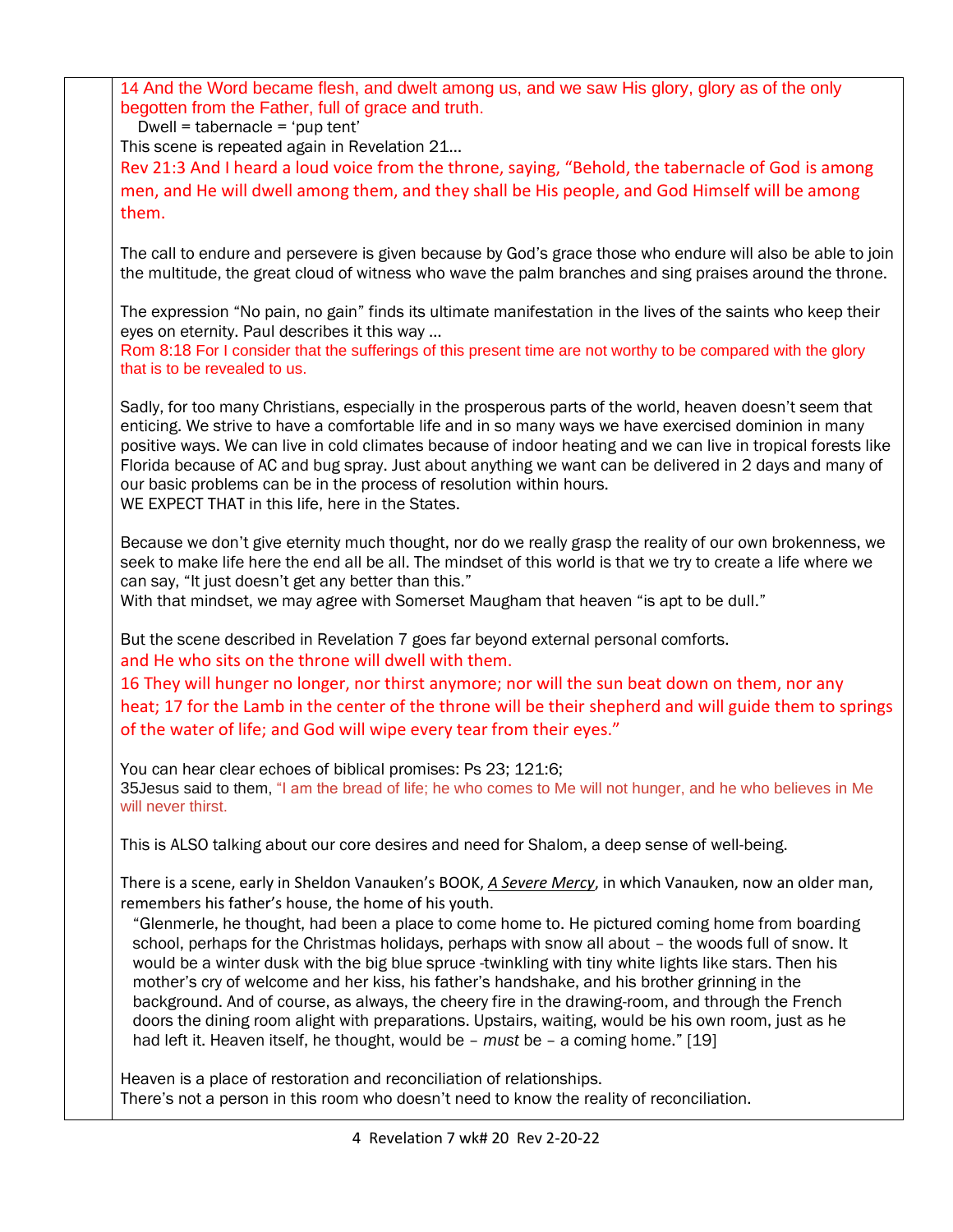We can know the fullness of it because of the work of God. SALVATION BELONGS TO OUR God who sits on the throne and to the Lamb.

This salvation means that we get ushered into our heavenly home. We have THE FATHER dwelling with us. There's not a person in this room that doesn't have what some have called a "father wound". Heaven is where that wound is healed.

A Heavenly Home means that all our past will be behind us forever. All will be well; all will be healthy; death will flee…there will be no need for "tears".

Tears have more to do with the soul than with the body. Often tears are of regret or loss. Often they are tears of joy or relief. EX: Super Bowl winners and losers can be found in tears.

Think about something. There will come a day when…

.we will never hurt

.we will never fear

.we will never fall

.we will never sin

.we will never hate

we will never lose a loved one

.we will never worry

.we will never have hurt feelings

.we will never hear an unkind word

.we will never hear God's name in vain

.we will never hear about war

We will always know the love of the Father.

Either intentionally or unintentionally, that is what the makers of Field of Dreams tapped into – relational pain and the healing that is found in heaven.

A son and his dead father are reunited at a most unusual ballfield.<br>"Is this heaven?" "it's lowa" "Is this heaven?"

"Is there a heaven?" "It's the place where dreams come true."

"Hey, dad; wanna have a catch?"

That question and that longing are pointers to the eternal longing in our souls, and Revelation 7 describes it. It is the fulfillment of all our deepest longings: God dwelling in the midst of us, and the Lamb is our shepherd.

The letter of Revelation unveils the truth that we all long for – In Christ, we have an eternal HOME.